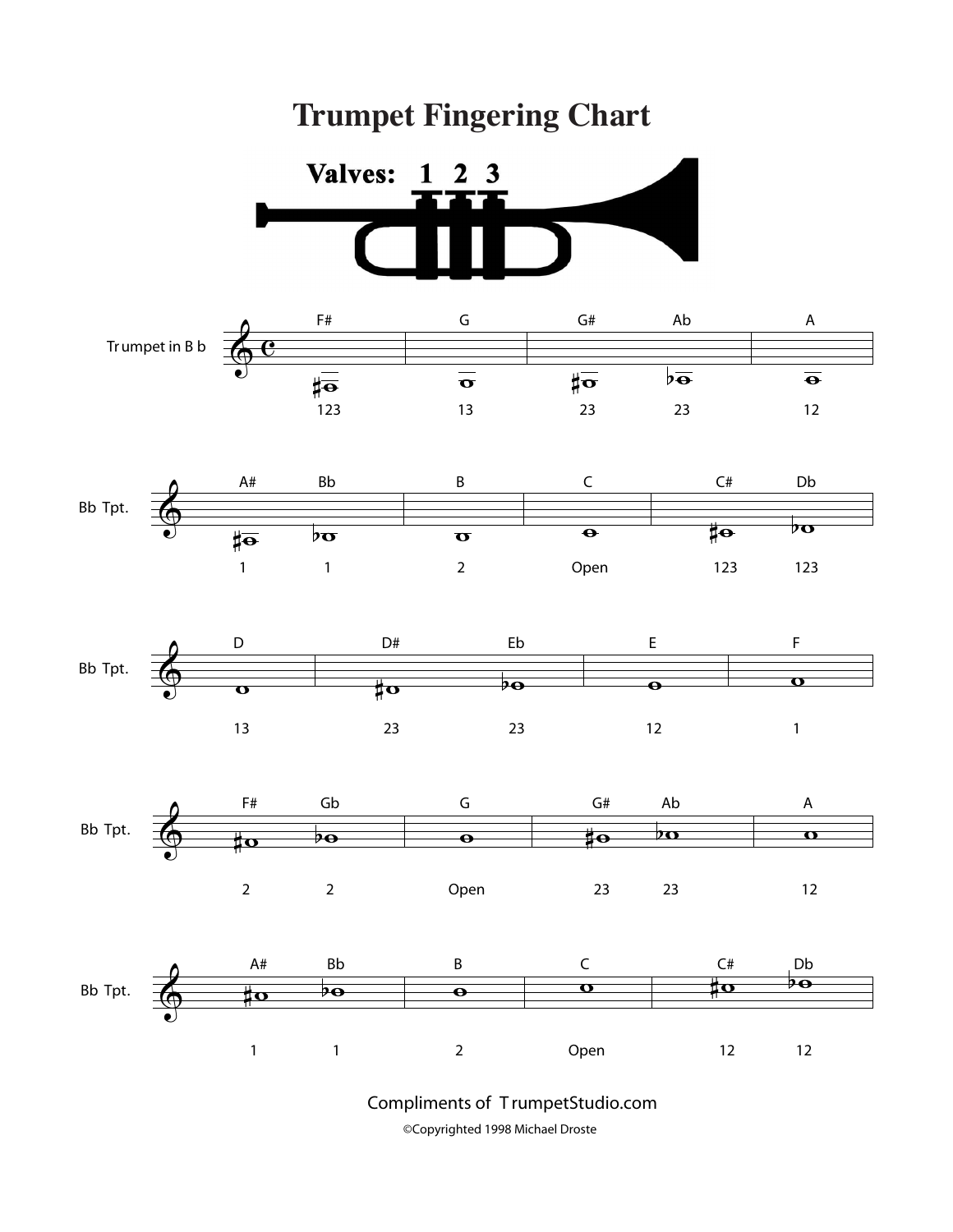

Compliments of T rumpetStudio.com ©Copyrighted 1998 Michael Droste